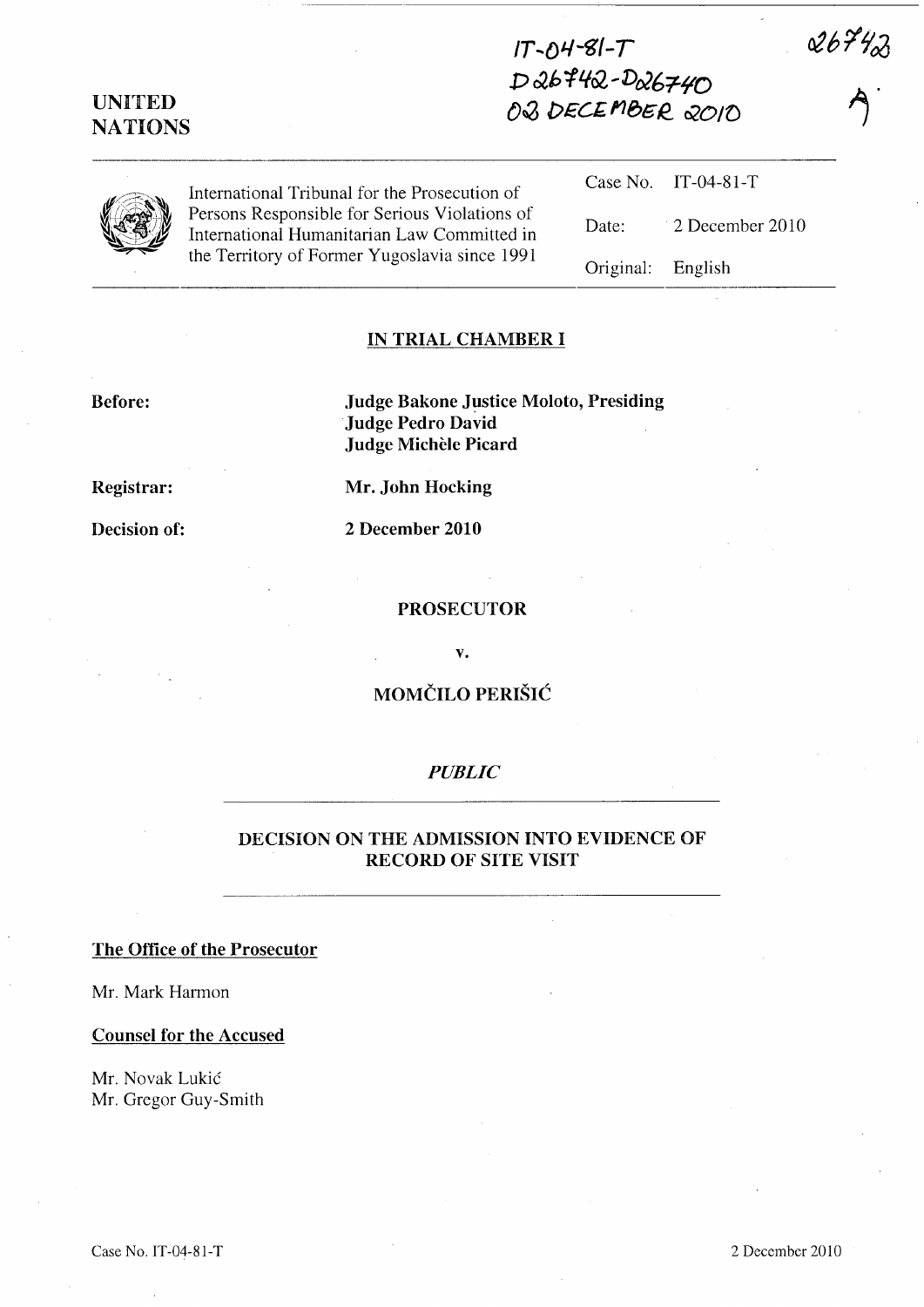2674 I

TRIAL CHAMBER I ("Trial Chamber") of the International Tribunal for the Prosecution of Persons Responsible for Serious Violations of International Humanitarian Law Committed in the Territory of the former Yugoslavia since 1991 ("Tribunal");

NOTING the Trial Chamber's "Order on Site Visit With Annex Containing Rules of Procedure and Conduct during site visit", filed on 21 May 2009, wherein the Trial Chamber found, pursuant to Rule 4 of the Rules of Procedure and Evidence ("Rules"), that "it would be of assistance to the Trial Chamber to conduct a site visit, together with the Parties, to locations relevant to the present case in order to gain a better understanding of the facts at issue";

NOTING that the Trial Chamber carried out a site visit to locations in the Republic of Croatia and Bosnia and Herzegovina between 21 and 26 June 2009, during which an audiovisual record ("record") was made;

NOTING that the record has been transferred to DVDs and has been transcribed by the Registry;

CONSIDERING that the record and the transcript thereof are relevant and have probative value in the present trial;